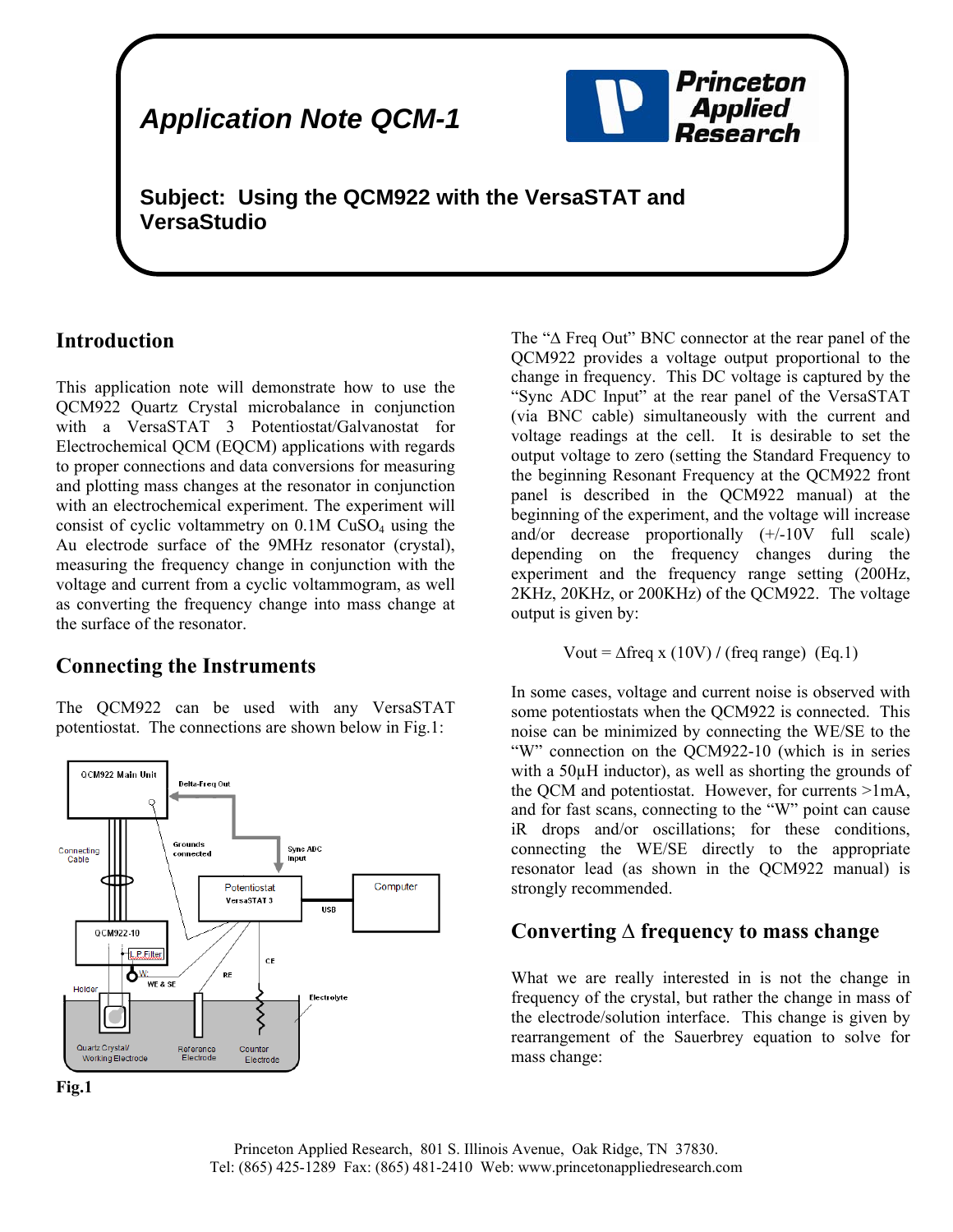$$
\Delta \text{mass} = -\Delta \text{freq} \times A \times \text{sqrt} \left( \mu q \times \rho q \right)
$$

 ---------------------------------  $2(Fq^2)$ 

∆ mass= Mass Change ∆ freq= Resonant Frequency Change A = Area of active surface  $(0.198 \text{cm}^2)$  $\mu$ q = AT-cut quartz constant (2.947x10<sup>11</sup> g/cm\*s<sup>2</sup>)  $pq =$ Quartz crystal density (2.65g/cm<sup>3</sup>) Fq= Reference frequency (9.00MHz)

For the QCM922's 9MHz crystals, a change of 1Hz equals 1.068ng, or  $5.682$  ng/cm<sup>2</sup>. . For the  $1$ 

One must be careful since the resonant frequency of the crystal in contact with liquid is not the same as the resonant frequency in air. Although the nominal resonant frequency of the resonators for the QCM922 is 9MHz, they sometimes resonant at frequencies slightly lower depending on the electrolyte.

From the calculations above, data factors (multipliers) can be calculated for converting the QCM922 output voltage (in Volts) to various quantities as shown in the table below:

| Output<br>Range | Data Factor<br>To Hertz | Data Factor<br>To $ng/cm2$ | Data Factor<br>To ng |
|-----------------|-------------------------|----------------------------|----------------------|
| 200kHz          | 20000                   | 113640                     | 21360                |
| 20kHz           | 2000                    | 11364                      | 2136                 |
| 2kHz            | 200                     | 1136.4                     | 213.6                |
| 200Hz           | 20                      | 113.64                     | 21.36                |
| Toble 1         |                         |                            |                      |

**Table 1** 

These data factors can be inserted into the "Data Math" property for the Graph Properties of the Sync ADC Input variable within VersaStudio to convert the voltage measurement into the different variables listed in the table.

## **Experiment**

Copper deposition was performed on a Au (gold) 9MHz resonator of  $0.198 \text{cm}^2$  surface area. The copper solution was  $10$ mM CuSO<sub>4</sub> in  $0.1M$  sulfuric acid. The counter electrode was a Pt (platinum) wire, and the reference electrode was Ag/AgCl (sat'd KCl). The cell used was the Princeton Applied Research QCMCELL consisting of a K0264 Microcell Kit combined with an RG100 cell bottom to accommodate the QA-CL4 resonator holder. The QCM922 was set to the 2 kHz range (+/-2 kHz

change  $= +/-10V$ ). The potentiostat was a VersaSTAT 3. The interconnections between the VersaSTAT 3, QCM922 and computer were as shown in Fig. 1.

### **Results**

The overpotential deposition (OPD) of copper onto gold was investigated using cyclic voltammetry (CV). The CV was performed with a 10s equilibration at 0.5V, and then scanning from an initial potential 0.5V to a vertex potential of -0.5V and back to the initial potential of 0.5V. The scan rate used was 100mV/s. The standard frequency was set on the QCM922 (pressing front panel buttons "Disp." and "Shift-Enter" simultaneously) during the equilibration period.

Figure 2 below shows both the cyclic voltammogram (blue line) and the frequency change (green line) results.



Starting at a potential of 0.5V, the copper exists primarily in its ionic state of Cu (II). As the voltage is scanned towards -0.5V, the Cu (II) near the electrode is converted (reduced) to Cu (s) and plated onto the surface of the Au resonator (peak at -140mV). On the reverse scan, the Cu(s) that plated onto the Au resonator is "stripped" (oxidized) from the surface and converted back to Cu(II) (peak at  $+310$ mV). It can be seen that as the voltage neared the peak reduction voltage, the frequency changed very rapidly (reduced by  $\sim$ 750Hz) as the copper was being plated onto the surface, and likewise returned to its starting frequency as the voltage as the copper was stripped from the surface.